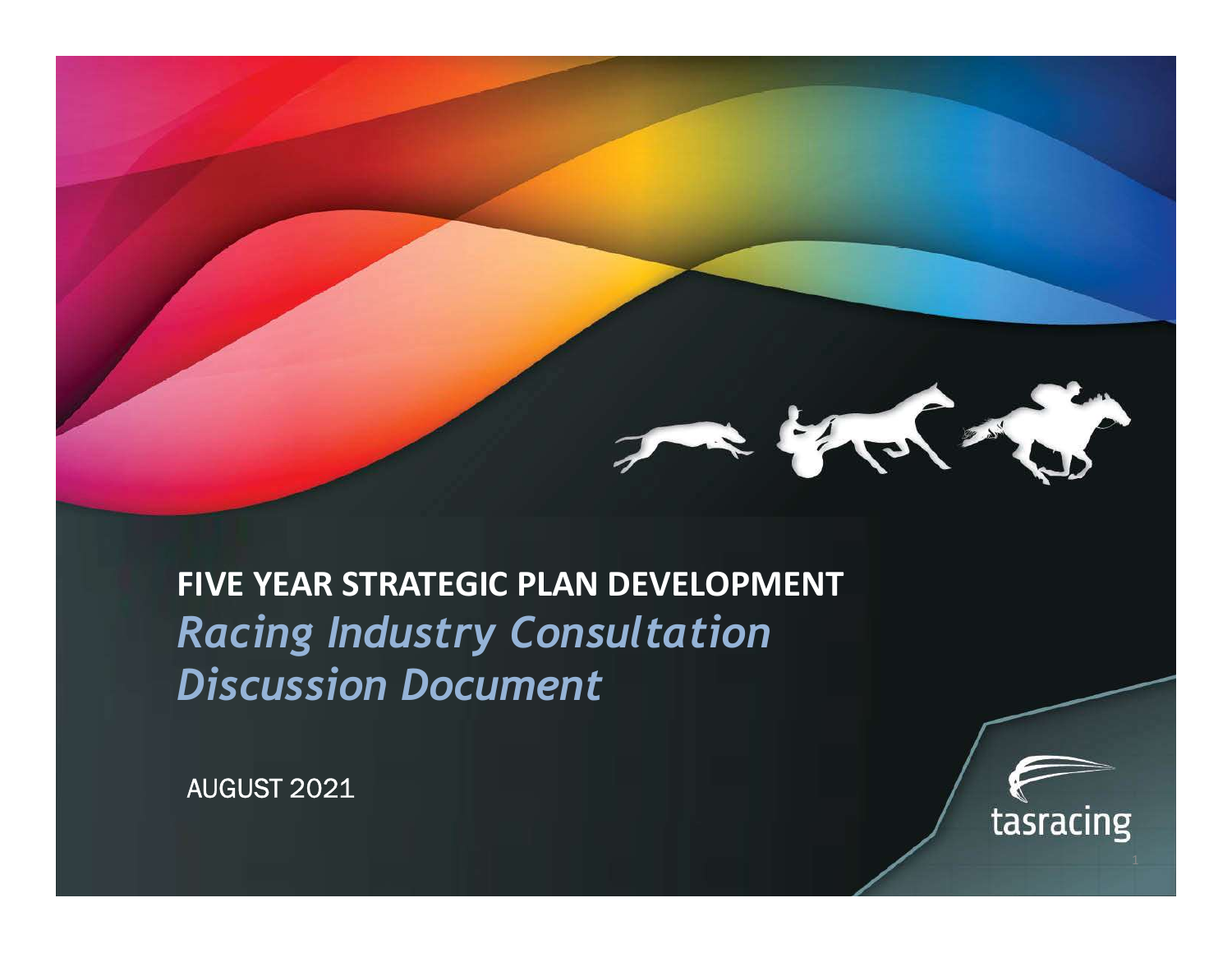## Consultation Process Recap

This industry consultation paper provides industry stakeholders with the opportunity to shape the future of racing in Tasmania. Comments from the initial racing industry consultation and 2 Board sessions have been aggregated to develop strategic themes that are under consideration for the new Strategic Plan. ders with the opportunity to shape the future of<br>ry consultation and 2 Board sessions have been<br>ideration for the new Strategic Plan.<br>Tasracing's consultation process is described as:<br>• The sharing of relevant information

The timetable for the consultation process is:

- Release of Consultation paper: **9 March 2021** | | |
- Board strategy session 1 : 28 July 2021
- Board strategy session 2 : 6 August 2021  $\vert \cdot \vert$
- Racing industry consultation sessions : September | | | 2021
- Tasracing management data collection and strategy summarisation : September 2021 /  $\vert \cdot \vert$ October 2021
- Initial Board Review of new Strategic Plan : October 2021
- Finalisation of Strategic Plan : December 2021
- Strategic Plan issued : January 2022

Tasracing's consultation process is described as:

- The sharing of relevant information about matters affecting stakeholders.
- Stakeholders being given reasonable opportunity to express their views and raise issues.
- The views of stakeholders being taken into
- timely manner.
- Tasracing's consultation process is described as:<br>
 The sharing of relevant information about<br>
matters affecting stakeholders.<br>
 Stakeholders being given reasonable opportunity<br>
to express their views and raise issues.<br> Consultation responses is included in the appendix to this document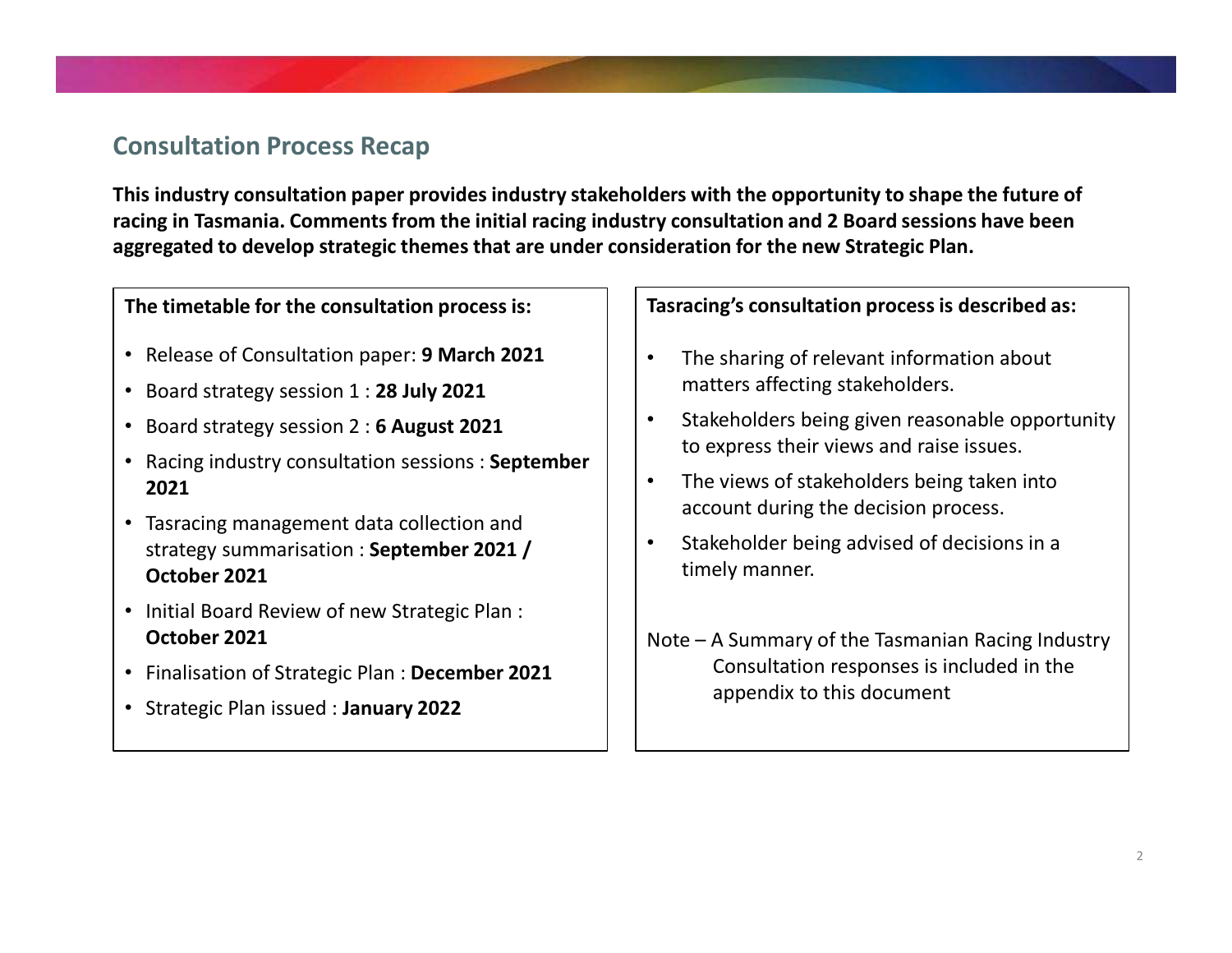# Five Year Strategic Plan – A Range of Risks must be Mitigated in the Strategy<br>Risks Common to Most Racing Industries<br>• Animal welfare

### Risks Common to Most Racing Industries

- Infectious diseases (eg. COVID, Equine Influenza)
- Animal welfare
- Integrity risk
- Participant safety
- Post COVID wagering trends
- Declining public interest in attending race meetings
- Need for race club resources to adapt to changing consumer market

### Risks Specific to the Tasmanian Racing Industry

- Over reliance on Government funding
- Lack of community support for the racing industry
- Decline in animal population and reduced investment by owners
- Inability to attract new participants to the industry (eg. Jockey shortages, Aging demographic)
- Participant revenues and business models become unviable
- Competition for key racing timeslots in the schedule
- Significant project failure (eg. North West Tracks)
- Track maintenance failures, including the inability to forecast and address the impacts of climate change

The Tasracing Board recognises the need to take calculated risks to grow and improve the Tasmanian racing industry. However Tasracing has limited resources so must be careful to ensure these are not wasted through taking excessive risk. The balance between ensuring long term sustainability and growth initiatives needs to be carefully considered.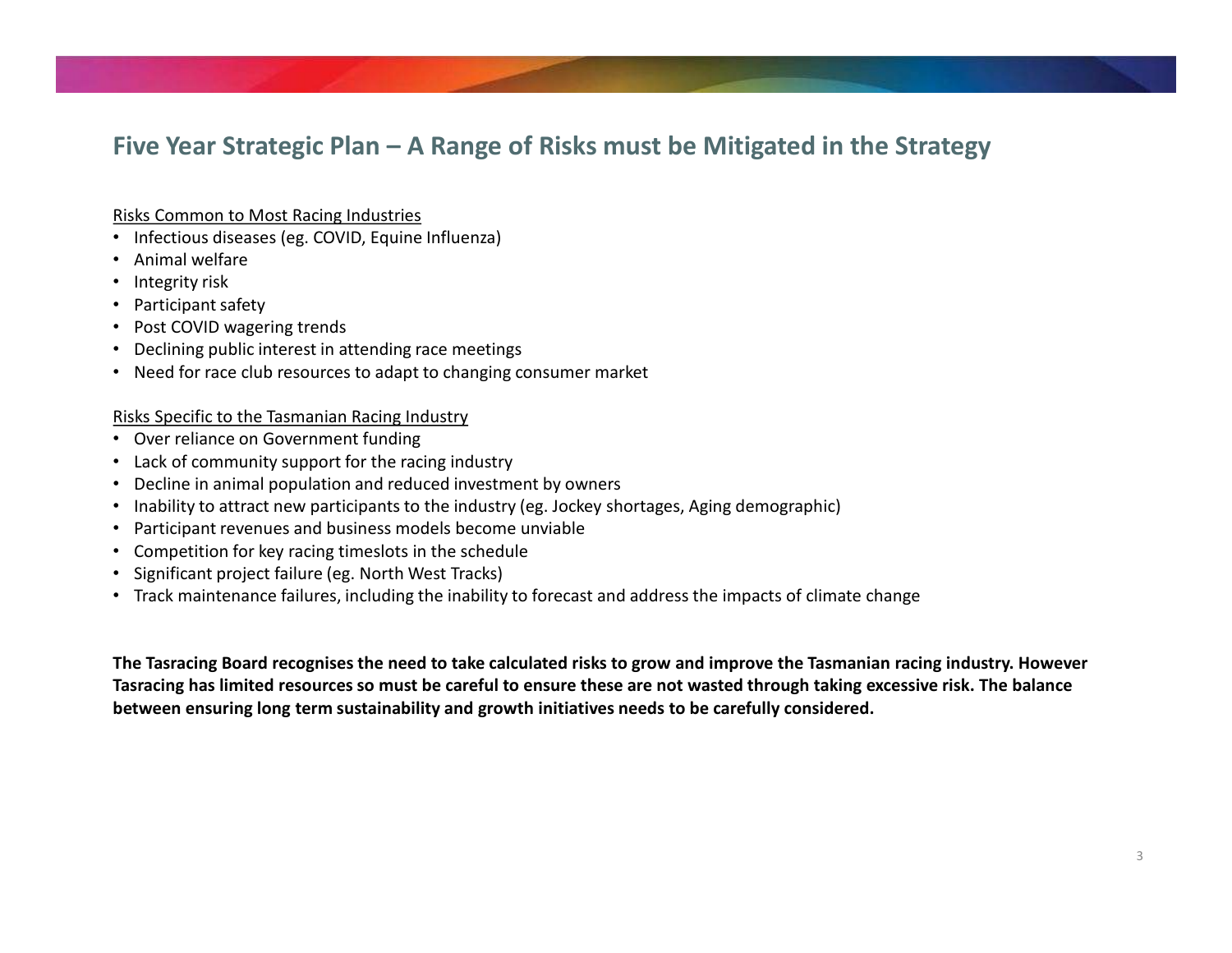# Five Year Strategic Plan – Developing a new Vision<br>Old Vision<br>"To become a globally competitive and sustainable racing industry"

### Old Vision

"To become a globally competitive and sustainable racing industry"

### Potential Key Elements of the New Vision

- Being globally competitive is not the real aspiration
- Achieving long term sustainability for the Tasmanian racing industry is seen as the key goal
- Economic contribution to the community is seen as critical to protect the industries social license
- Enhanced community respect and engagement will underpin Government support of racing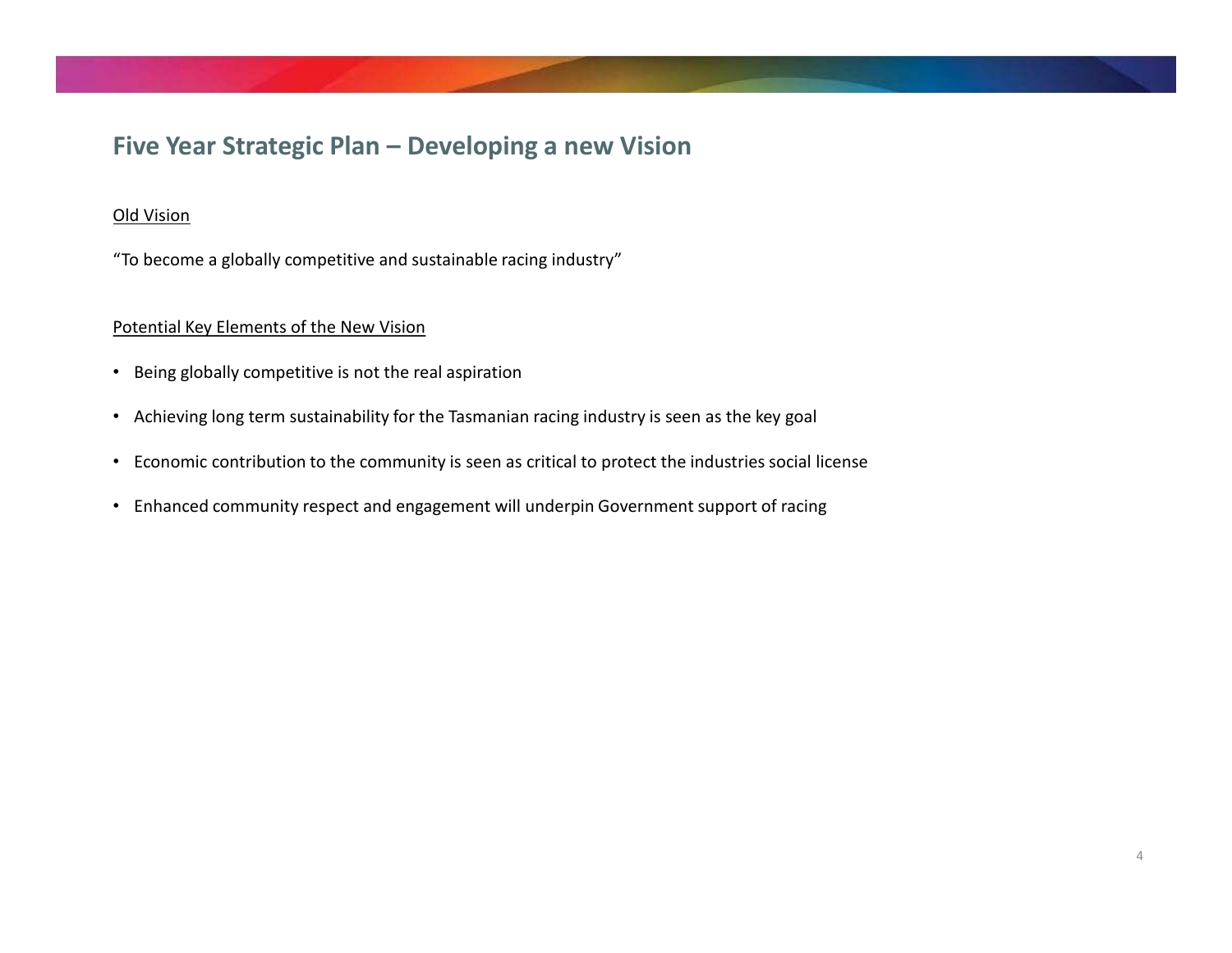# Five Year Strategic Plan – Developing a new Mission<br><u>Old Mission</u><br>"To effectively and efficiently administer racing and improve the commercial performance and economic contribu

### Old Mission

"To effectively and efficiently administer racing and improve the commercial performance and economic contribution of racing in Tasmania"

### Potential Key Elements of the New Mission

- General view that the old Mission captured the key elements that are needed
- Focus on improving commercial performance should continue
- Enhancing participant business viability is not just about revenue growth (eg. training, recruitment, skill gaps, marketing and promotion)
- Ensuring prizemoney levels can be maintained, and preferably grown, is critical
- Ongoing infrastructure enhancement is needed to ensure safety, improve the quality of racing and encourage crowd attendance
- Positive animal welfare and integrity management must underpin the industry
- Enhancing the profile of, and engagement with, the broader Tasmanian community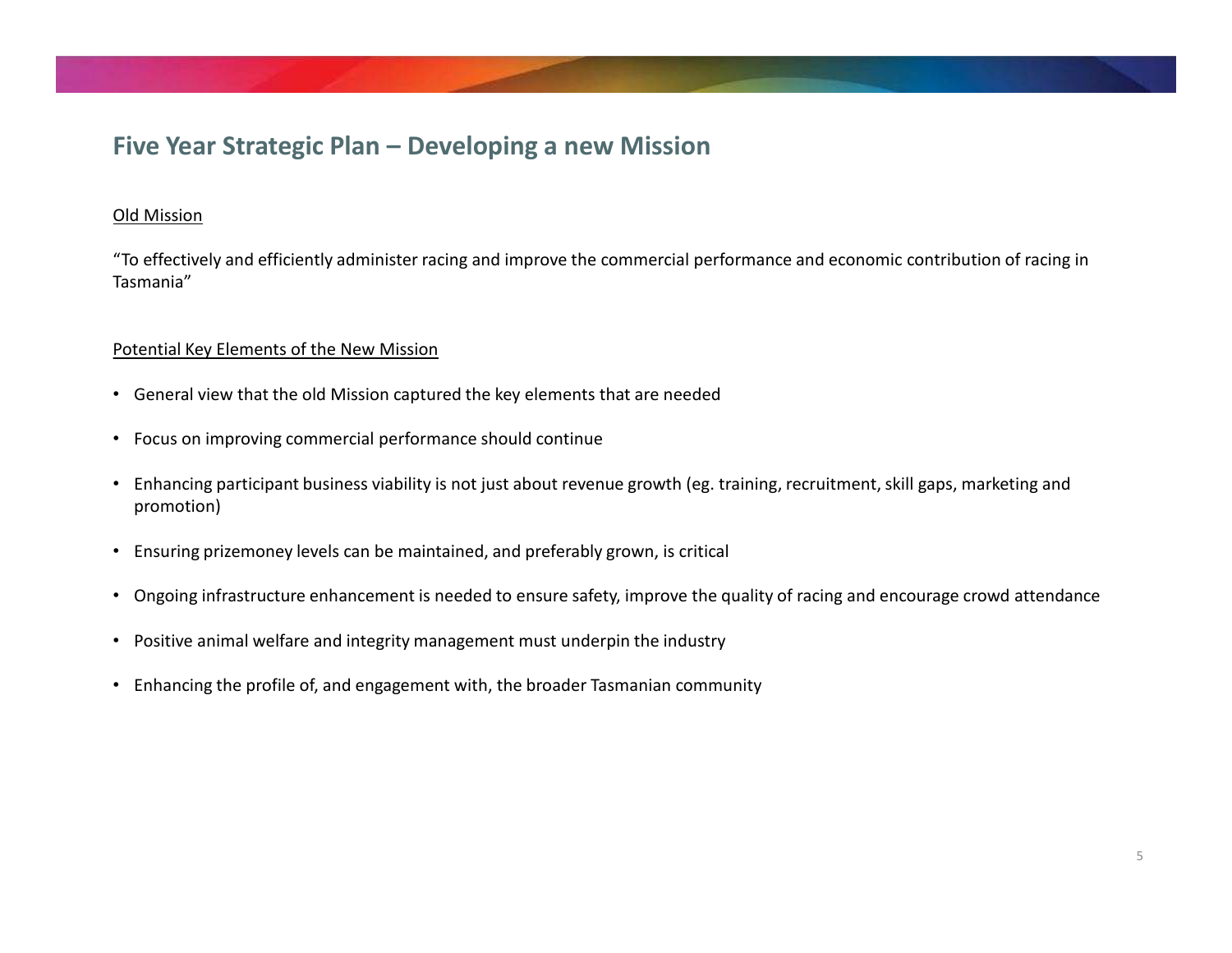# Five Year Strategic Plan – Potential Strategic Themes<br>1. Grow and better communicate racing's economic contribution 1. Grow and better communicate racing's economic contribution

- Commission and publish an independent economic report outlining the Tasmanian racing industries contribution to the economy
- Initiate a government, racing industry participant and general community education program outlining the benefits the racing industry brings to Tasmania
	- Highlight the commercial cost and community benefits of conducting meetings in regional areas (eg. King Island)
	- Refute the myth that the racing industry costs the Tasmania tax payer \$30m per annum
	- Highlight the export revenue secured by the Tasmanian racing industry
	- Distribute simple to understand KPI's that explain the importance of racing (eg. Number of jobs)
- Establish stronger links and joint growth initiatives with tourism, sporting body and general entertainment industries
- Increase the focus and regular reporting on key indicators of economic contribution (eg. Jobs, investment, tax, crowds, etc)

The above are merely strategic themes for consideration For the specific actions with tourism, sporting body and general entertain<br>reporting on key indicators of economic contribution (eg. Jobs, investre<br>porting on key indicators of economic contribution (eg. Jobs, investre<br>int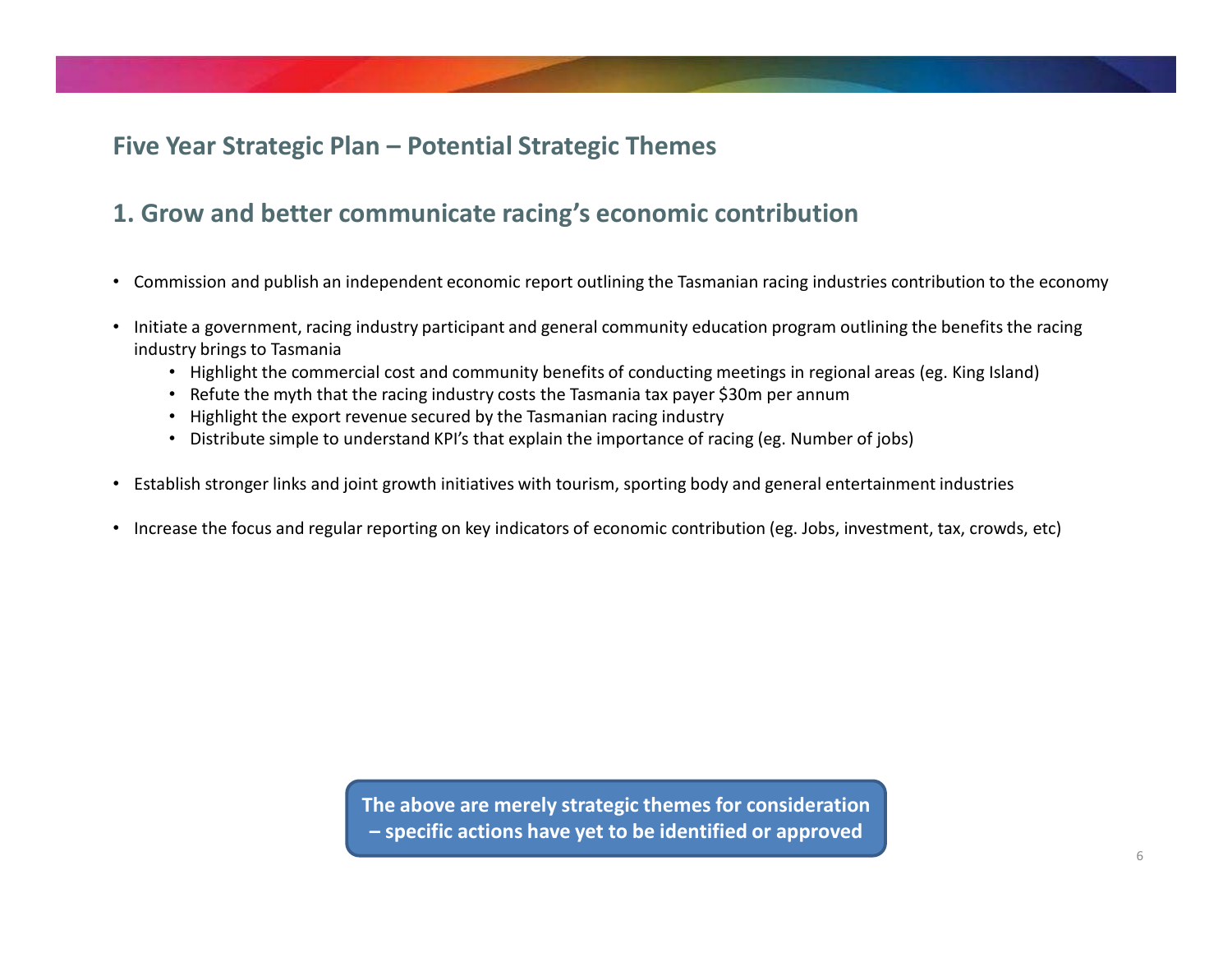# Five Year Strategic Plan – Potential Strategic Themes<br>2. Build commercial sustainability<br>• Agree a long term funding deal with the Government (post 2028)

## 2. Build commercial sustainability

- Agree a long term funding deal with the Government (post 2028)
- Identify new, and optimise existing, revenue streams
	- Gain long term certainty on share of Point of Consumption tax revenue
	- Better commercialise the use of club assets
	- Implement strategies to grow on course attendance and club memberships
	- Ensure all racing assets attract sponsorship revenues
- Maximise wagering revenues from interstate and international markets
	- Lead in digital marketing through FormPlus
	- Influence Sky Racing to allow greater ability for Tasracing to maximise media exposure of Tasmanian races
	- Take advantage of race schedule opportunities that maximise the exposure of Tasmanian races (eg. Good Friday)
- Implement strategies that attract new, and retain existing, owners in Tasmania racing
	- Syndication
	- Improved owner benefits, facilities on track and communication
- Agree a long term funding deal with the Government (post 2028)<br>• Identify new, and optimise existing, revenue sterams<br>• Continue term certainty on share of Point of Consumption tax revenue<br>• Implement strategies to grow • Identify new, and optimise existing, revenue streams<br>• Cain long term certainity on share of Point of Consumption tax revenue<br>• Enter commercialise the gues of club assets<br>• Ensure all racing assets attract sponsorship r
- 

The above are merely strategic themes for consideration om interstate and international markets<br>
allow greater ability for Tasracing to maximise media exposure of Tasr<br>
schedule opportunities that maximise the exposure of Tasmanian race<br>
ct new, and retain existing, owners in T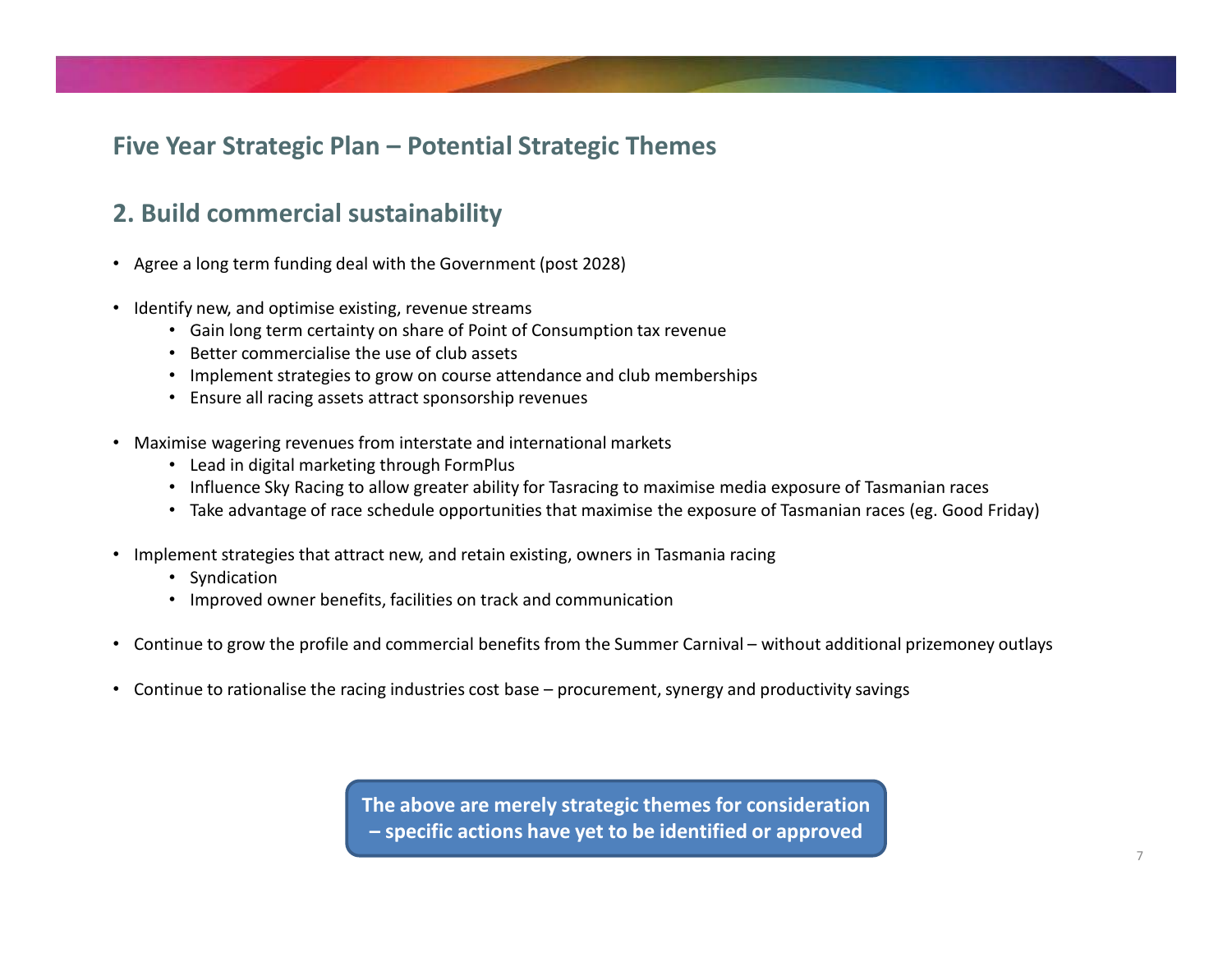# Five Year Strategic Plan – Potential Strategic Themes<br>3. Lead in Animal Welfare

## 3. Lead in Animal Welfare

- Continue to invest in track infrastructure improvements that address safety exposures
- Continue to develop the greyhound GAP program
- Enhance equine related post race programs
- Reassess animal welfare strategies annually and ensure national best practise is adopted where practical
- Establish processes to identify and mitigate the risk of over breeding
- Provide regular training and information support for trainers and owners on animal welfare matters

The above are merely strategic themes for consideration ) and mitigate the risk of over breeding<br>
Dormation support for trainers and owners on animal welfare matters<br>
The above are merely strategic themes for consideration<br>
— specific actions have yet to be identified or approv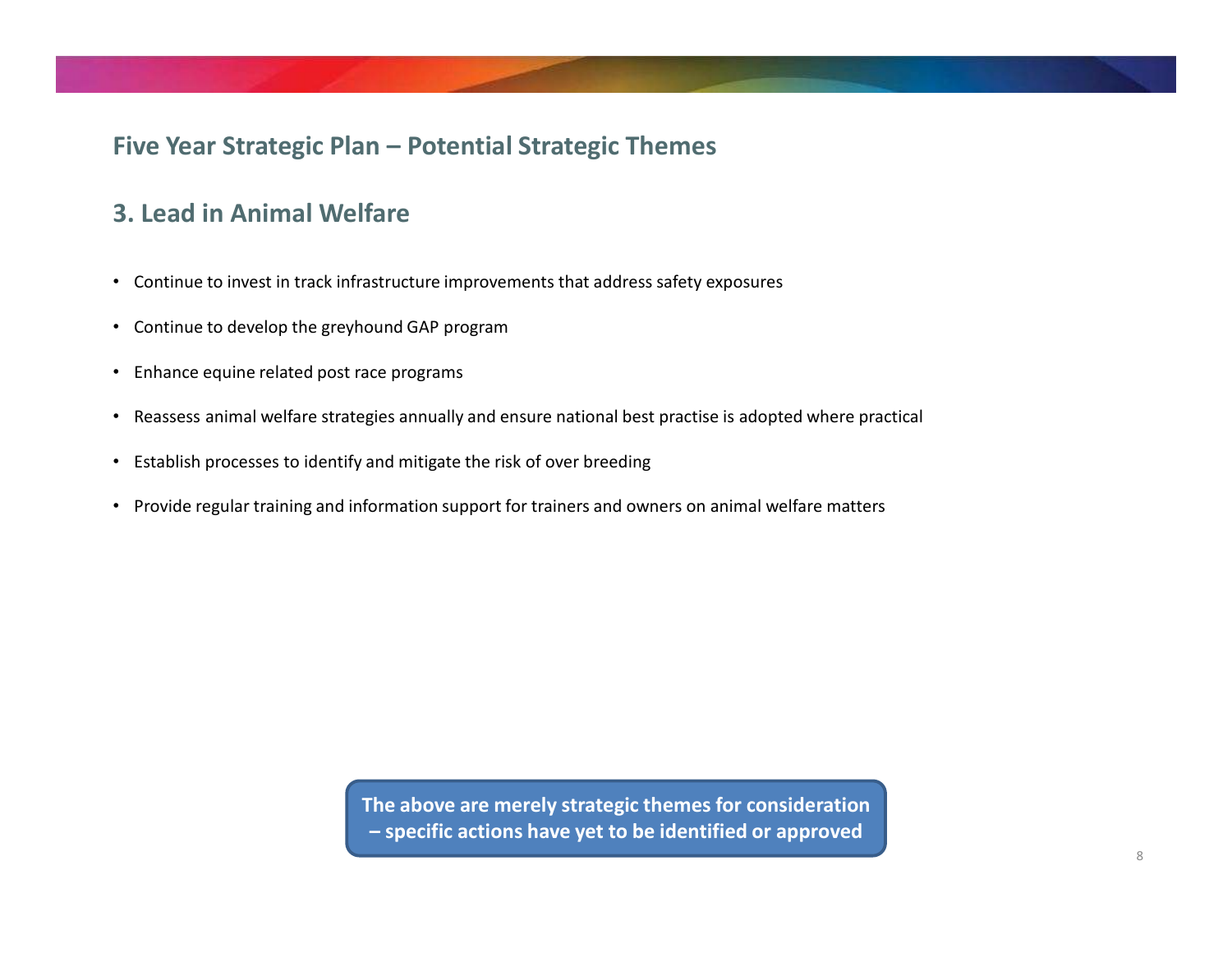# Five Year Strategic Plan – Potential Strategic Themes<br>4. Community Recognition of Racing's Importance

## 4. Community Recognition of Racing's Importance

- Increase the profile of racing in Tasmania through cost effective promotional activities
	- Embed the Go Racing Tasmania branding in everything
	- Enhance relationships with community media
	- Expand the customer reach in Tasmania of Tasracing digital media
	- Create new and innovative race formats or meetings that lead to positive news and public interest
- Successfully upgrade North West tracks and gain appropriate community and government recognition for the investment
- Implement initiatives that increase the club connection to sport, charities and the broader community

The above are merely strategic themes for consideration ease the club connection to sport, charities and the broader communi<br>
The above are merely strategic themes for consideration<br>
— specific actions have yet to be identified or approved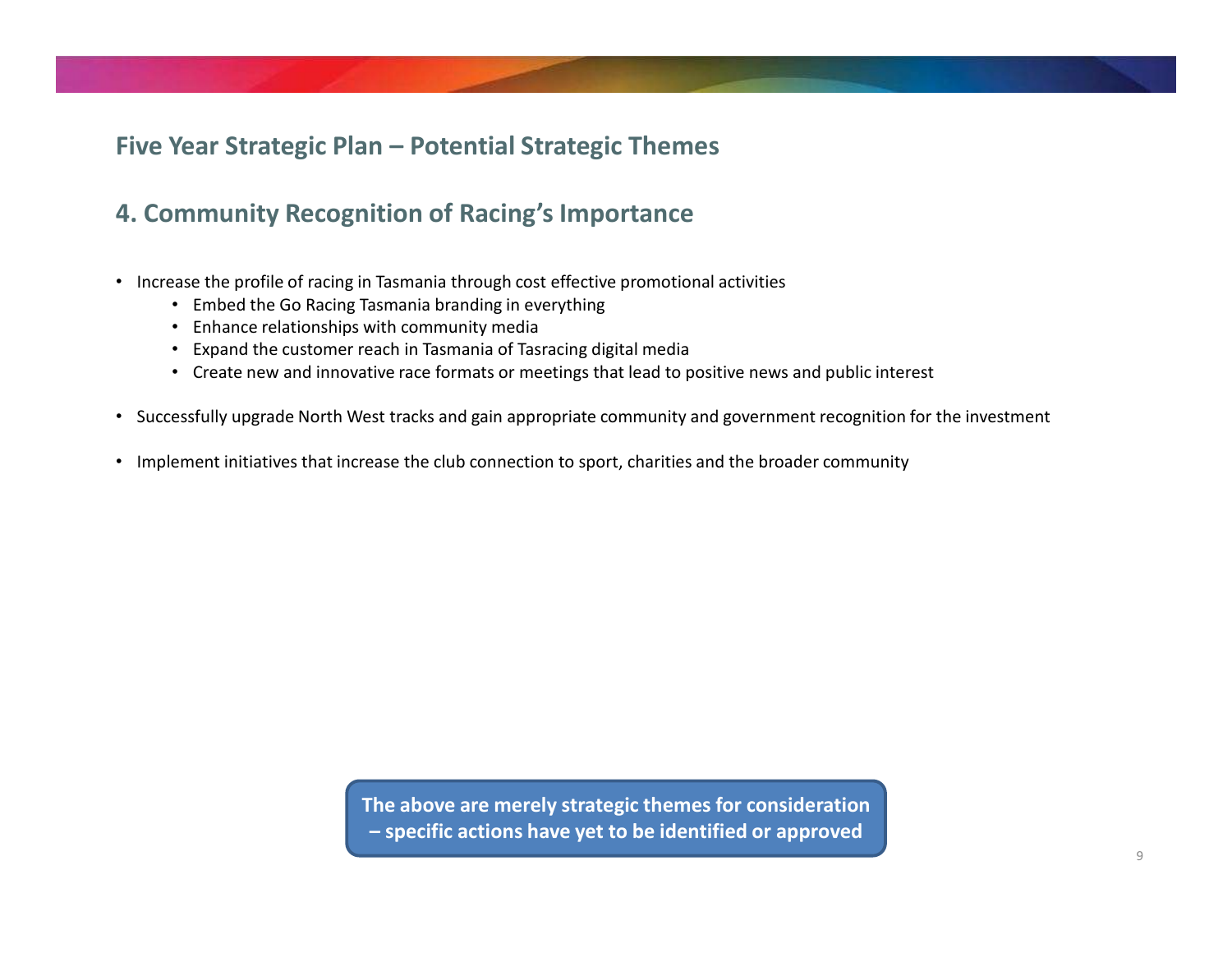# Five Year Strategic Plan – Potential Strategic Themes<br>5. Develop a More Professional and Vibrant Racing Industry 5. Develop a More Professional and Vibrant Racing Industry

- Assist trainers to modernise and better promote their businesses by providing assistance with technology, marketing and promotion strategies, communication, employment practises and other business disciplines
- Develop programs to assist clubs grow membership and on course attendance
- Enhance the on track customer experience through infrastructure upgrades, improved food and beverage offers and other customer engagement attractions
- Expand participation in early entry programs (eg. Mini trot, pony club)
- Assist clubs to implement best practise governance practises
- Establish regular reporting practises that highlight industry KPI's and increase transparency
- Recruit and develop high calibre Tasracing employees

The above are merely strategic themes for consideration have programs (eg. Mini trot, pony club)<br>Practise governance practises<br>tises that highlight industry KPI's and increase transparency<br>Prasacing employees<br>Tasracing employees<br>The above are merely strategic themes for conside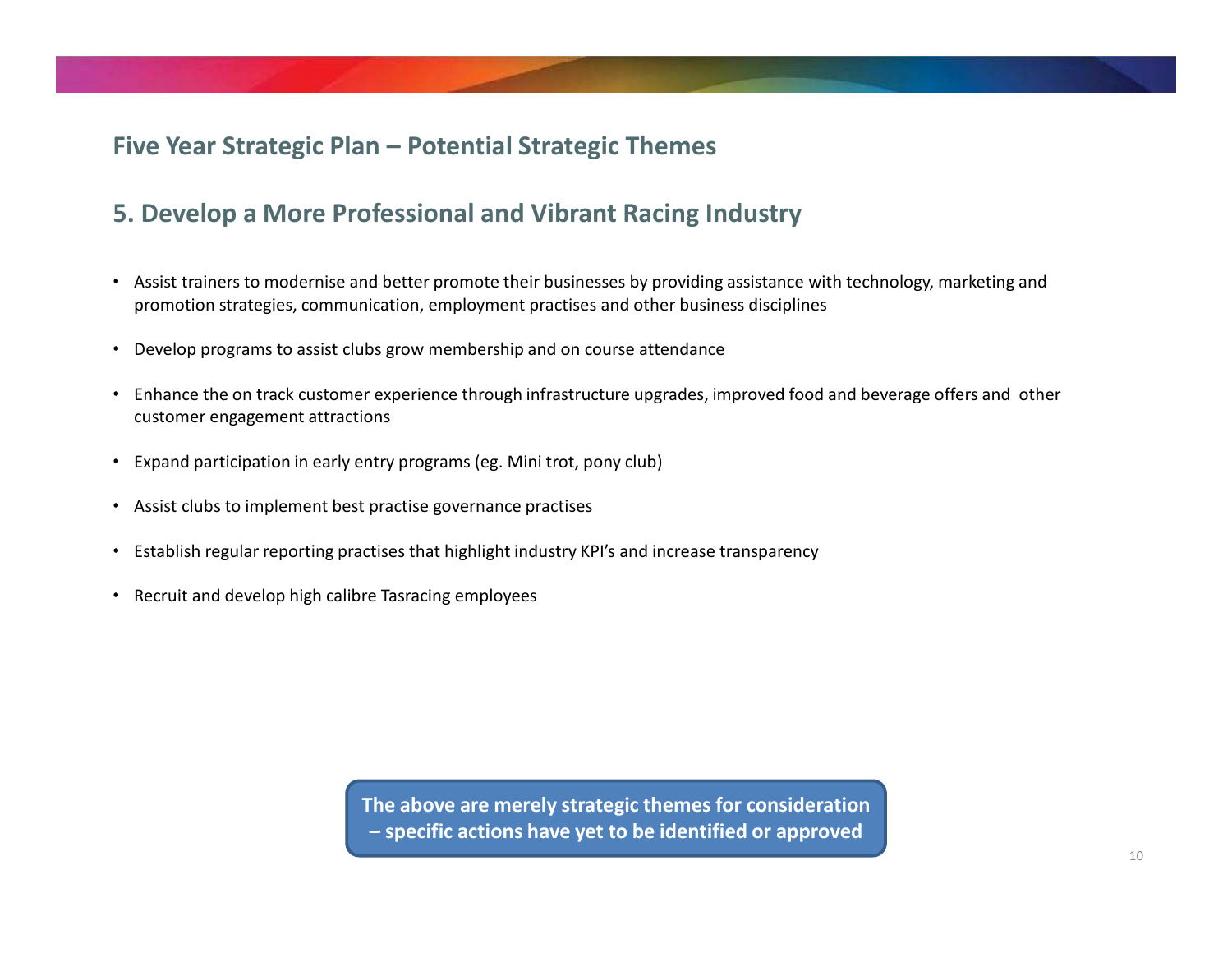# Five Year Strategic Plan – Potential Strategic Themes<br>6. Effectively Manage Risk

## 6. Effectively Manage Risk

- Continue to address track safety issues with infrastructure upgrades and process improvement
- Ensure the regulatory function and performance supports Tasracing 's strategic plan
- Identify and implement more cost effective workers compensation insurance arrangements
- Adopt best practise risk management governance practises

The above are merely strategic themes for consideration The above are merely strategic themes for consideration<br>— specific actions have yet to be identified or approved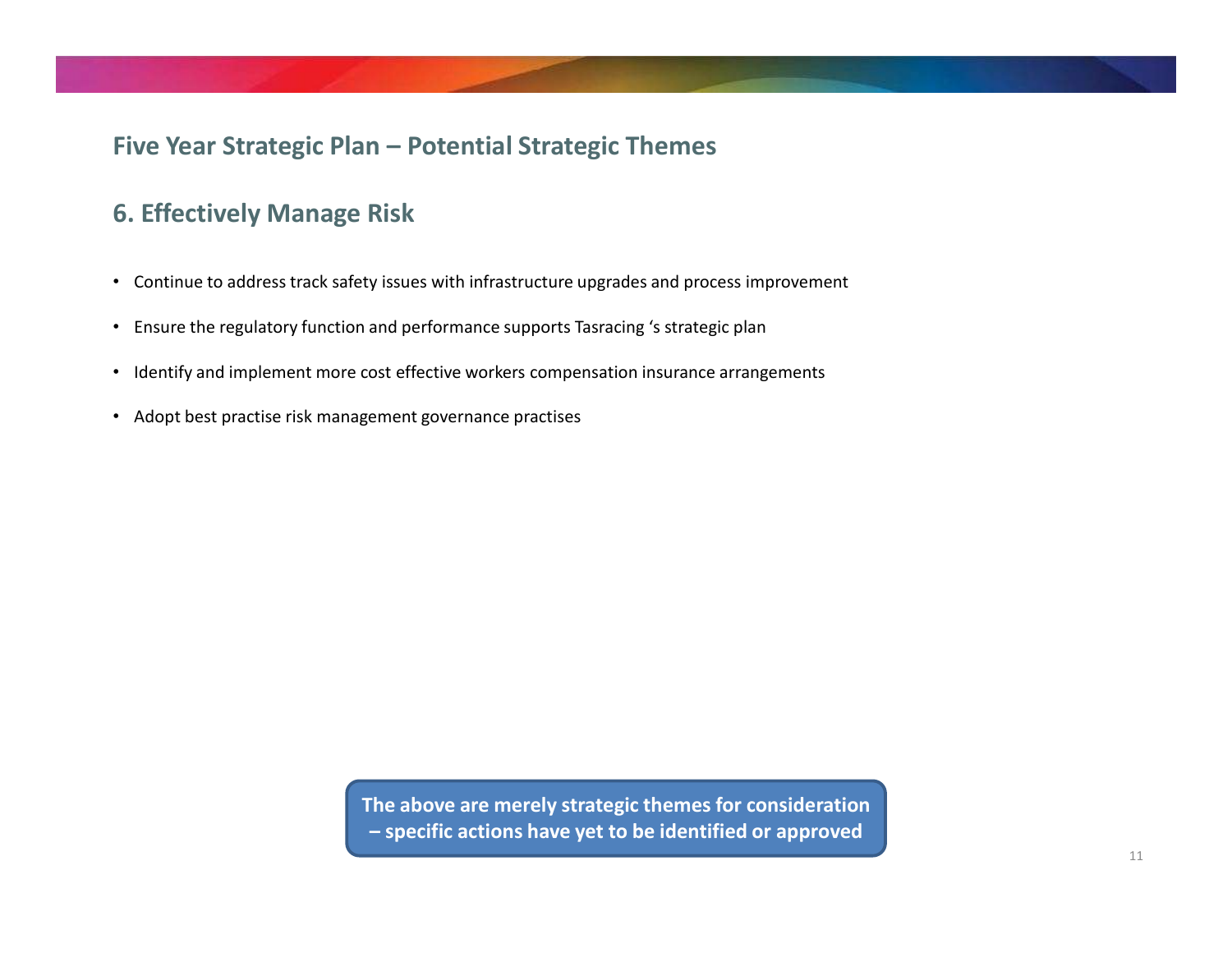## Appendix

## Summary of Tasmanian Racing Industry Consultation Responses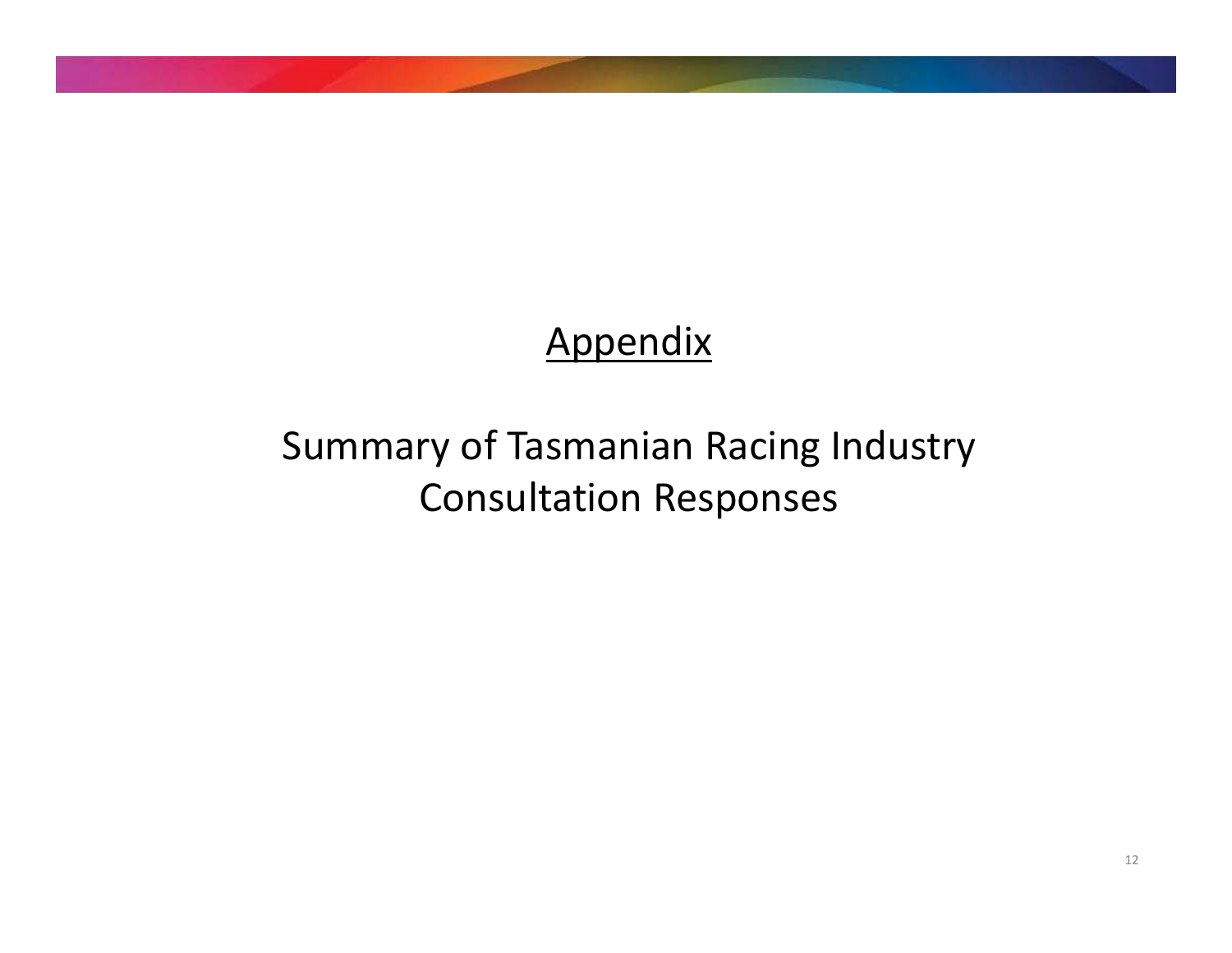## Strategic Objectives and Vision

|                         | <b>Strategic Objectives and Vision</b>                                                       |                                                                                                                                                                                                                                                                                                                                                                                        |
|-------------------------|----------------------------------------------------------------------------------------------|----------------------------------------------------------------------------------------------------------------------------------------------------------------------------------------------------------------------------------------------------------------------------------------------------------------------------------------------------------------------------------------|
| goals for the Industry. | Vision - The direction we take in order to achieve our long term                             | <b>Response Summary:</b>                                                                                                                                                                                                                                                                                                                                                               |
| <b>Issues:</b>          | What do you see as the top 4 key strategic<br>$\bullet$<br>issues that need to be addressed? | Focus on stakes increases, infrastructure and skills shortage /<br>participants, breeding, invest in youth, transparency, is the current<br>governance structure appropriate? Animal Welfare to become a<br>high priority. From breeding to racing then retirement. 68%<br>response                                                                                                    |
|                         | Why do you see these as the top 4 strategic<br>$\bullet$<br>issues?                          | Rebuild confidence, improve integrity, deliver growth, sustainable<br>breeding, welfare is perception of how we are seen, visability,<br>community involvement, education of public. 64% response                                                                                                                                                                                      |
|                         | How should we define success for the<br>Industry?                                            | By achieving key strategies put into place and observing growth of<br>racing industry in a range of areas. These range from equality for<br>all, respect by community, improved integrity outcomes,<br>sustainable income for participants (with a key focus on increasing<br>stakes across all 3 codes) and returning positive animal welfare<br>outcomes. 50% response. 50% response |
|                         | How do we measure success for the industry?<br>$\bullet$                                     | By monitoring growth in defined areas. Participation on all levels,<br>sustainable stakes increases, improved infrastructure and positive<br>animal welfare outcomes. 43% response                                                                                                                                                                                                     |
|                         | What do you see as Tasracing and the<br>$\bullet$<br>Industry's top three long term goals?   | Some common themes as the long term goals. Increases in stakes,<br>participation, wagering turnover, animal welfare outcomes and<br>confidence in Tasracing & ORI. 57% response                                                                                                                                                                                                        |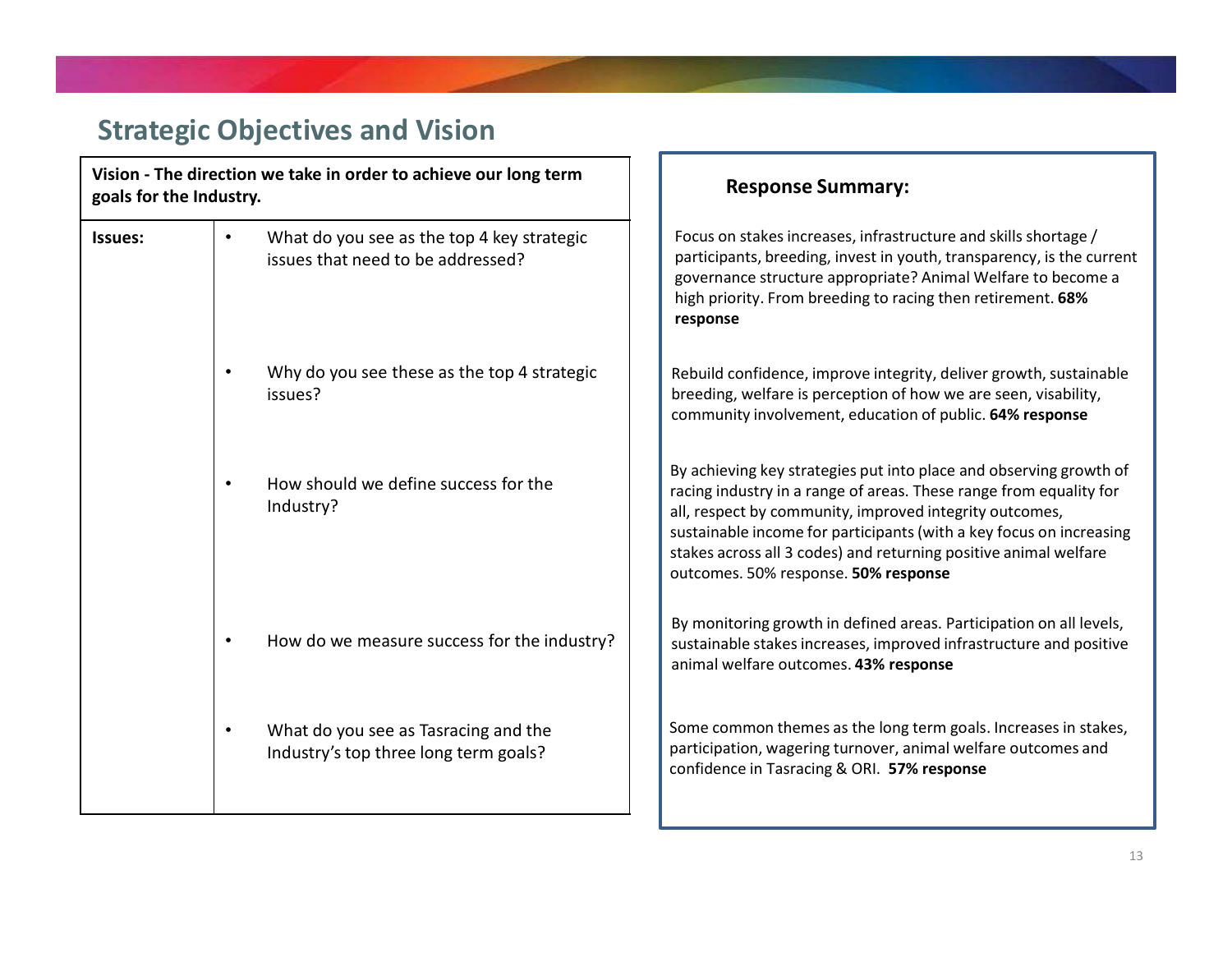|                | <b>Strategic Objectives and Vision - Stakes</b><br>With the recent stakes increases, Tasmanian stakes now compare<br>reasonably with Interstate benchmarks.                 | <b>Response Summary:</b>                                                                                                                                                                                                                                                                                                                                                                                              |
|----------------|-----------------------------------------------------------------------------------------------------------------------------------------------------------------------------|-----------------------------------------------------------------------------------------------------------------------------------------------------------------------------------------------------------------------------------------------------------------------------------------------------------------------------------------------------------------------------------------------------------------------|
| <b>Issues:</b> | What is the appropriate base stakes level for<br>$\bullet$<br>Tasmania to be competitive and sustainable?                                                                   | The responses gathered gauge well for current base stakes<br>levels. The most common theme taken from responses wanting<br>increases is a 20-25% increase into the future. 68% response                                                                                                                                                                                                                               |
|                | What level should we be comparing ourselves<br>$\bullet$<br>to on the mainland. (Country, Provincial or<br>Metro or a combination in which states)?                         | The responses vary pending on the code. Thoroughbred<br>participant responses suggest that Provincial comparison is<br>suited. Harness participant responses suggest a variation<br>between Provincial and Metro stakes levels and Greyhounds<br>being a little more inconclusive suggesting there was no real<br>pattern in relation to a suitable stakes comparison for<br>Tasmanian Greyhound racing. 64% response |
|                | Should prizemoney be reallocated to allow<br>$\bullet$<br>payment of all runners?                                                                                           | A vast majority of responses do not feel that any change in<br>prizemoney allocation is required. Perhaps the only theme in<br>contrary to this would be for thoroughbreds to be paying to 8th<br>place. 75% response                                                                                                                                                                                                 |
|                | Should base stakes be reallocated to develop<br>$\bullet$<br>a feature race program that has prizemoney<br>sufficient to attract high quality runners from<br>the mainland? | Again a vast majority of responses feel no increase to feature<br>races is required. Those responses which do agree with feature<br>race increase suggest that key marquee races only be increased<br>to ensure their status nationally. 71% response                                                                                                                                                                 |
|                | Should we cap stakes and subsidise<br>$\bullet$<br>participant operational costs instead (e.g.<br>insurance, free nominations, reduced license<br>fees etc)?                | A vast majority of responses do not want stakes capped in order<br>to subisidise participant operational costs. Whilst operational<br>costs are a concern most responses felt they should remain as<br>separate funding items. 75% response                                                                                                                                                                           |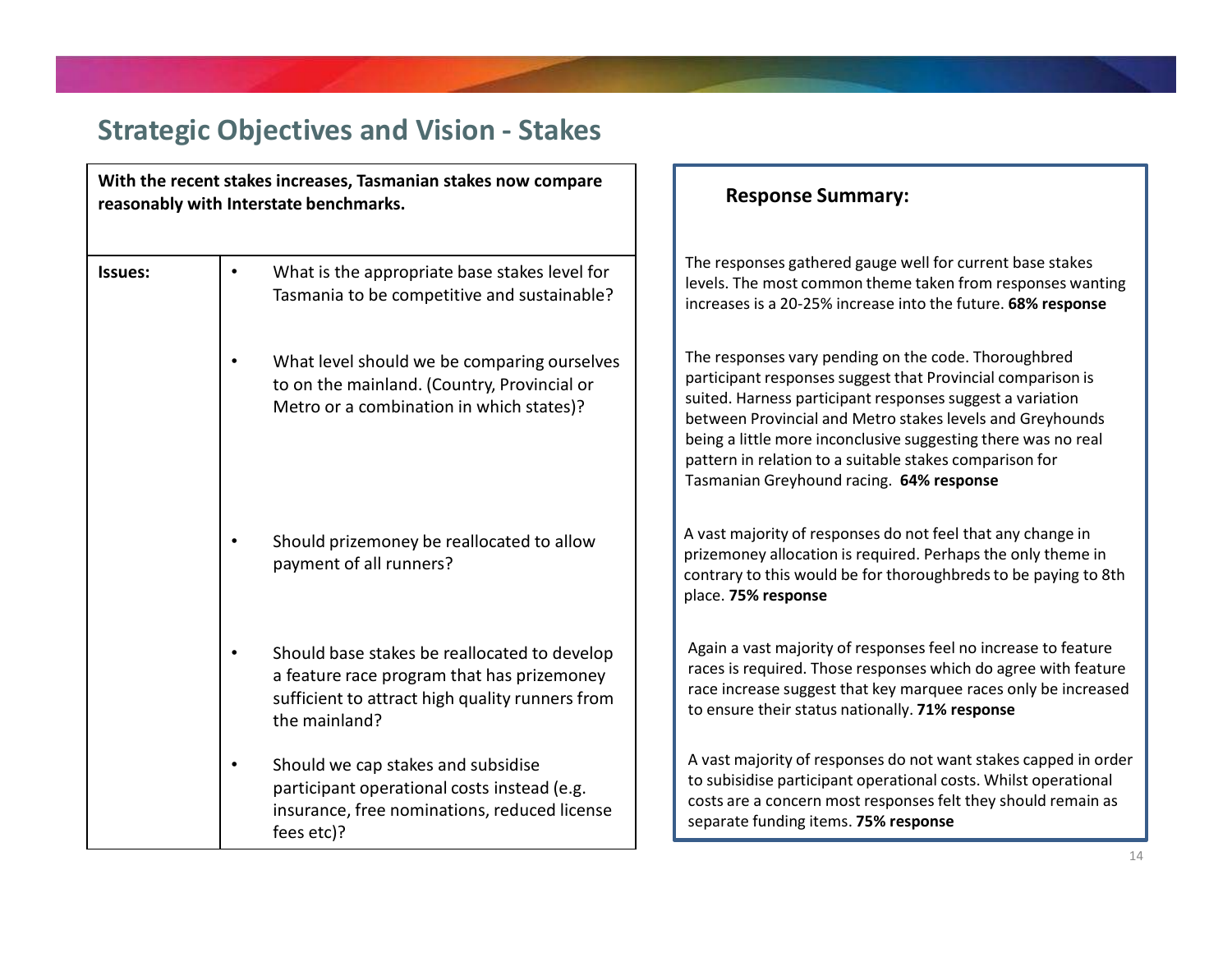|                | <b>Strategic Objectives and Vision - Stakes</b>                                                          |                                                                                                                                                                                                                                                                                               |
|----------------|----------------------------------------------------------------------------------------------------------|-----------------------------------------------------------------------------------------------------------------------------------------------------------------------------------------------------------------------------------------------------------------------------------------------|
|                | With the recent stakes increases, Tasmanian stakes now compare<br>reasonably with Interstate benchmarks. | <b>Response Summary:</b>                                                                                                                                                                                                                                                                      |
| <b>Issues:</b> | How do we use stakes to incentivise<br>ownership?                                                        | General consensus on increasing stakes and or breeding bonuses<br>available to owners will stimulate ownership numbers. 68%<br>response                                                                                                                                                       |
|                | How effective do you think this would be in<br>attracting new owners?                                    | Less than 40% of surveys returned chose to respond to this<br>question. Seems a majority agree that prizemoney increasing<br>has a direct correlation into ownership increasing. It was also<br>evident that syndication is something those who responded<br>consider important. 39% response |
|                | Should Tasracing now focus less on stakes<br>growth and more on improving<br>infrastructure?             | Vast majority of responses do not feel Tasracing need to focus<br>less on stakes and more on infrastructure. The general<br>consensus was the two need to be prioritised separately. 68%<br>response                                                                                          |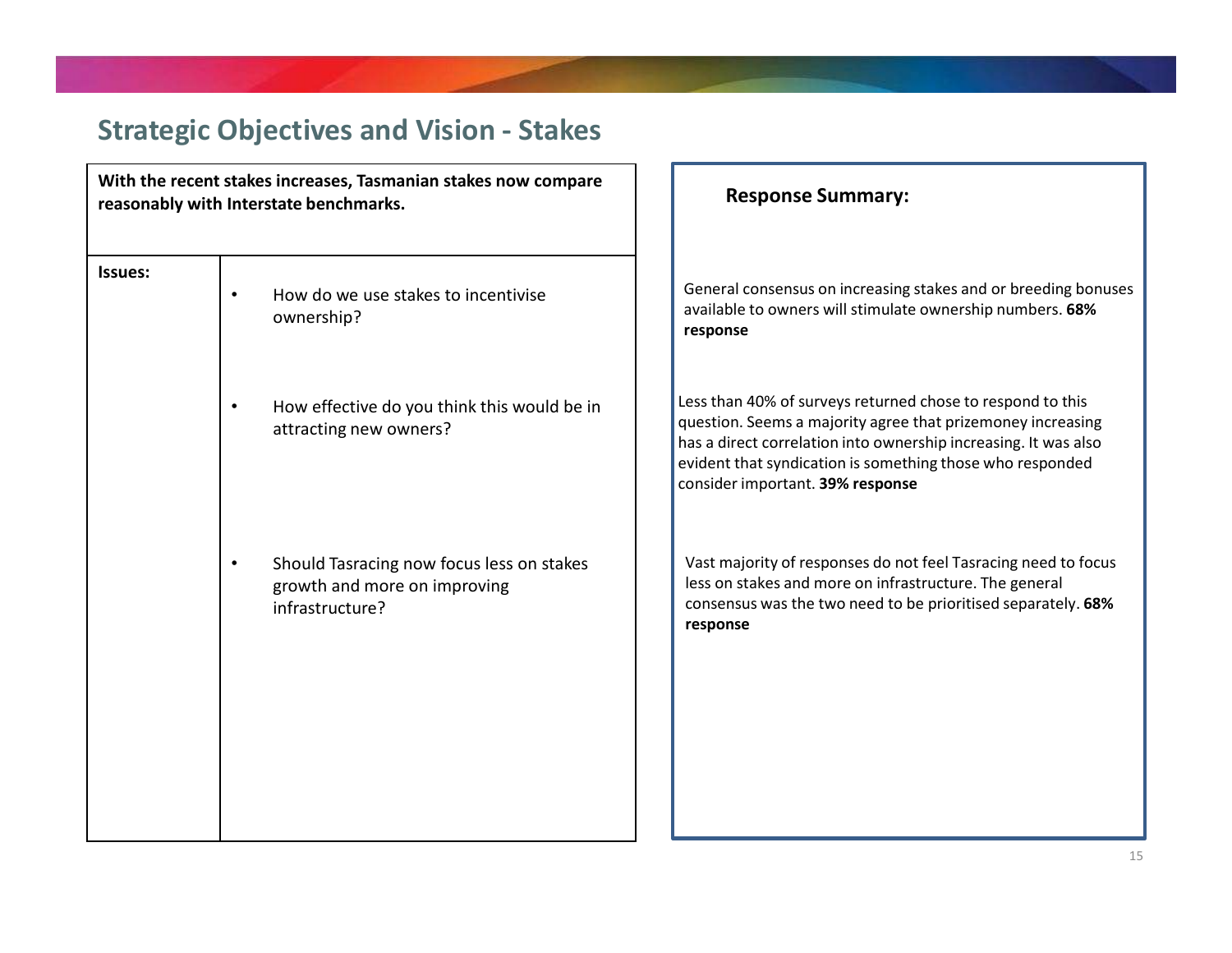|                            | <b>Strategic Objectives and Vision – Code Funding</b>                                                                               |                                                                                                                                                                                                                                                                                                                                                                                                                        |
|----------------------------|-------------------------------------------------------------------------------------------------------------------------------------|------------------------------------------------------------------------------------------------------------------------------------------------------------------------------------------------------------------------------------------------------------------------------------------------------------------------------------------------------------------------------------------------------------------------|
| code funding is increased. | Currently each code receives the same percentage increase when                                                                      | <b>Response Summary:</b>                                                                                                                                                                                                                                                                                                                                                                                               |
| Issues:                    | Should the current Code funding model be<br>٠<br>significantly changed and why should it be<br>changed?                             | Varied opinions which seem to be based on the code the<br>responder is aligned too. The most obvious point being<br>greyhound participants seek an increase on the model. There is<br>a theme across these greyhound participant responses seeking<br>the model include a performance measure based on wagering<br>and/or revenue. Most Harness and Thoroughbred responses are<br>ok with existing model. 61% response |
|                            | If so, what should the change be based upon?<br>٠                                                                                   | Whilst only a small number of persons responded to this query it<br>seems that those who did feel a KPI is required to assist with<br>determining code split. 25% response                                                                                                                                                                                                                                             |
|                            | Should funding for any one code be increased<br>at the cost of reducing funding for other<br>codes?                                 | The consensus to this question was no. The majority felt that the<br>current model should not be reduced for a particular code.<br>Some of the responses felt that only future increases should be<br>varied and not existing base funding. 54% response                                                                                                                                                               |
|                            | What should be included in determining a<br>Code's Funding? (For example travel subsidies,<br>insurance amounts, maintenance costs) | Most responses focused on operational costs for participating in<br>the particular code and this being reflected in the code funding<br>model. 39% response                                                                                                                                                                                                                                                            |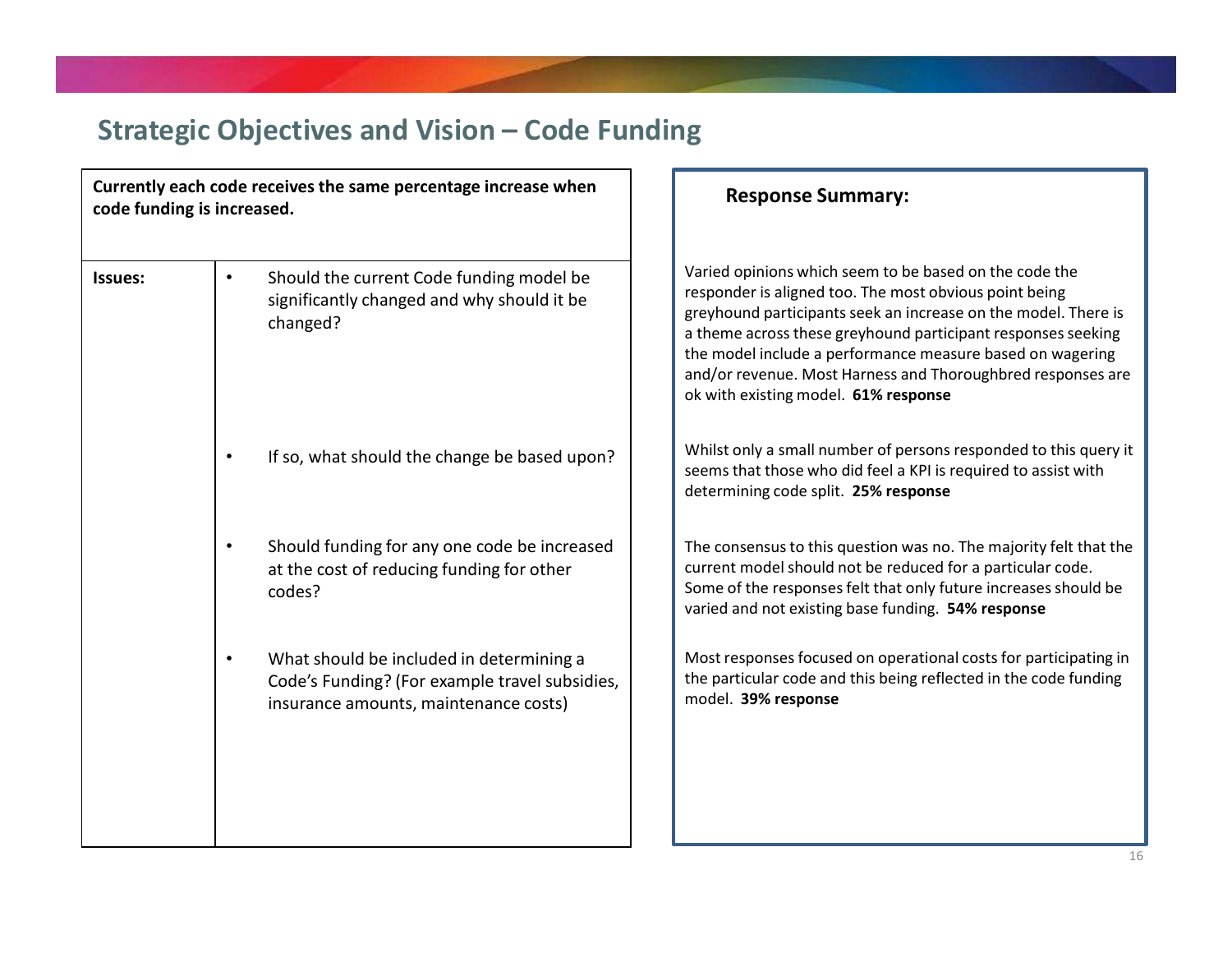|                | <b>Strategic Objectives and Vision - Marketing</b>                                                                                                                                                  |                                                                                                                                                                                                                                                                                           |
|----------------|-----------------------------------------------------------------------------------------------------------------------------------------------------------------------------------------------------|-------------------------------------------------------------------------------------------------------------------------------------------------------------------------------------------------------------------------------------------------------------------------------------------|
|                | Marketing resources are used to promote Tasmanian wagering<br>product to wagering customers across Australia for race field fee<br>revenue and to promote local racing events to potential patrons. | <b>Response Summary:</b>                                                                                                                                                                                                                                                                  |
| <b>Issues:</b> | Should Tasracing allocate potential stakes<br>$\bullet$<br>money to increase Club support (this is over<br>and above the current funding of \$1.3m)?                                                | Overwhelming no. Stakes should not be used for Marketing<br>purposes. 57% response                                                                                                                                                                                                        |
|                | Do you think there should be more<br>$\bullet$<br>marketing for Club events? What form<br>should this take? (At present \$490k is spent<br>annually on marketing Club events.)                      | Mixed opinions. Some felt that the total spend on Marketing is<br>excessive. Others felt it was acceptable but needs to either be<br>given directly to clubs and or spread more evenly across codes.<br>54% response                                                                      |
|                | Should all three codes be marketed<br>$\bullet$<br>together or are the codes aimed at different<br>audiences and target demographics?                                                               | A genuine split of opinions on this one. Part feel Marketing<br>spend should be managed separately and the other part feel a<br>tri code marketing strategy works. There was some comment<br>around a review into the tangible returns from the Marketing<br>spend entirely. 57% response |
|                | What type and level of services should be<br>$\bullet$<br>provided by Tasracing to the Clubs?                                                                                                       | A number of responses suggest Tasracing offer direct funding to<br>clubs and allow them more control on how the Marketing<br>dollars are utilised. 54% response                                                                                                                           |
|                |                                                                                                                                                                                                     |                                                                                                                                                                                                                                                                                           |
|                |                                                                                                                                                                                                     |                                                                                                                                                                                                                                                                                           |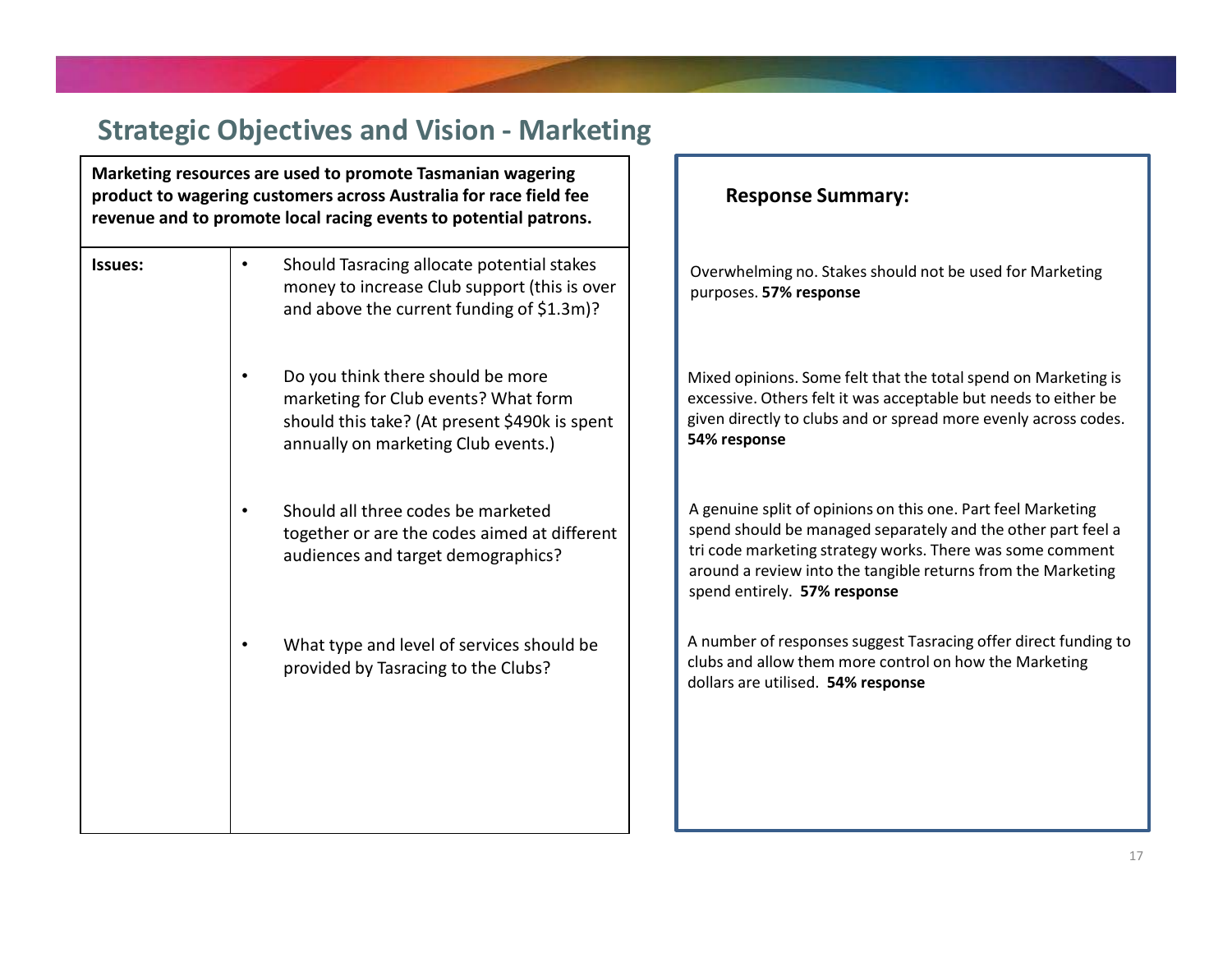|         | <b>Strategic Objectives and Vision - Marketing</b>                                                                                                                                                                                                                                                                           |                                                                                                                                       |
|---------|------------------------------------------------------------------------------------------------------------------------------------------------------------------------------------------------------------------------------------------------------------------------------------------------------------------------------|---------------------------------------------------------------------------------------------------------------------------------------|
|         | Marketing resources are used to promote Tasmanian wagering<br>product to wagering customers across Australia for race field fee<br>revenue and to promote local racing events to potential patrons                                                                                                                           | <b>Response Summary:</b>                                                                                                              |
| Issues: | Race field fees of over \$16m pa are<br>$\bullet$<br>supported by the digital assets including<br>form, commentary and Tasracing TV. What<br>level of digital asset marketing would you<br>think reasonable to promote growth in Race<br>Field Fees? (At present \$200k is expended<br>directly on digital asset marketing.) | Majority feel that there is no need for any additic<br>digital marketing and query if it is actually workin<br>quantify. 43% response |
|         | Digital assets are currently provided free to<br>٠<br>encourage Race Field Fee growth. A 10%<br>increase in Race Field Fees is worth around<br>\$1.5-2.0m per annum. Should some of<br>those assets be charged for?                                                                                                          | Mixed opinions. Charging for it would determine<br>actually is. Similar information is available for free<br>43% response             |
|         | What marketing could we do to increase<br>ownership?                                                                                                                                                                                                                                                                         | Syndication. More advertising on popular platfor<br>at studs. Showcasing the thrill of ownership. 50%                                 |

### Response Summary:

rity feel that there is no need for any additional spend on I marketing and query if it is actually working and hard to tify. 43% response

d opinions. Charging for it would determine how valuable it Ily is. Similar information is available for free elsewhere. **response** 

ication. More advertising on popular platforms. Open days ads. Showcasing the thrill of ownership. 50% response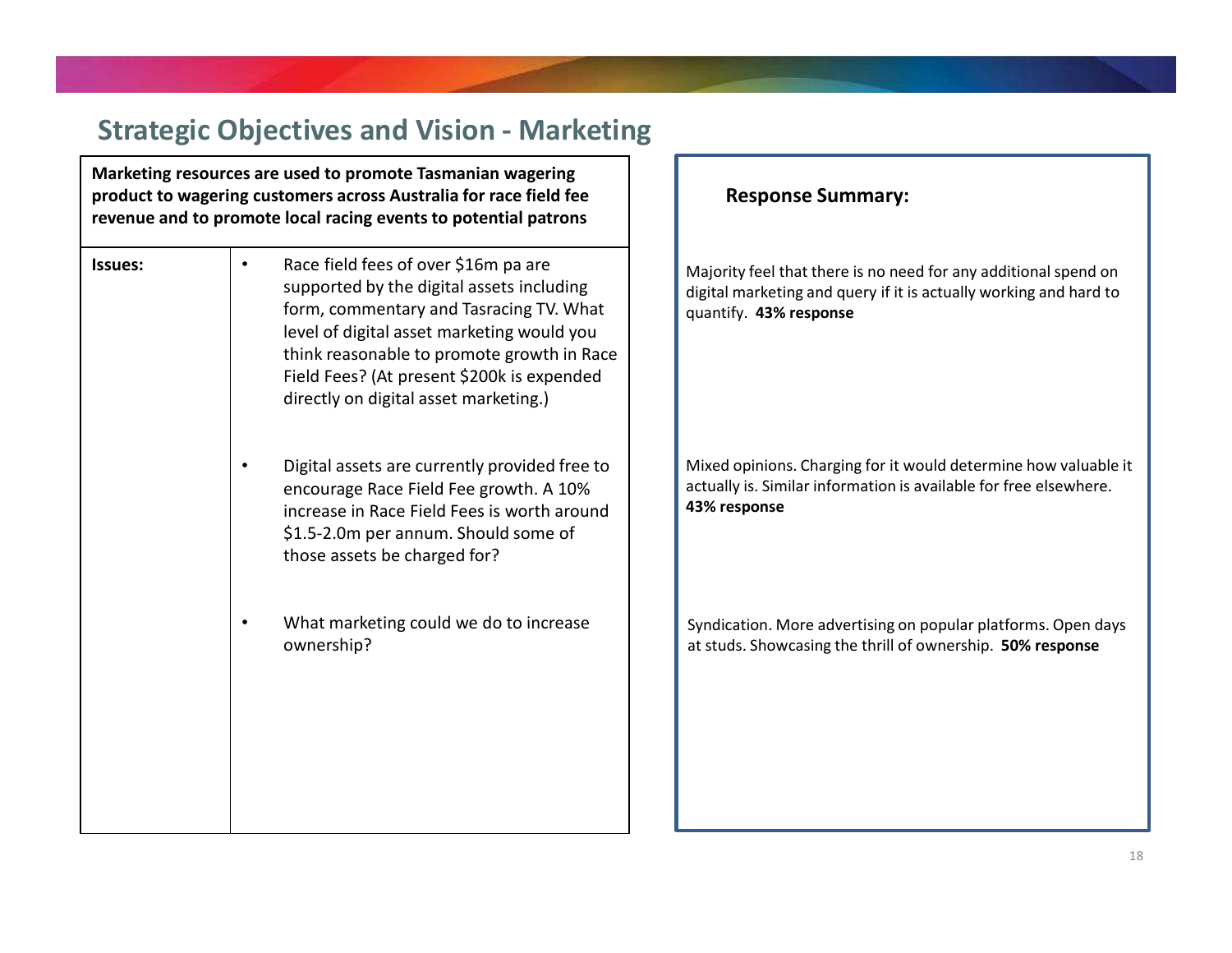|         |           | <b>Strategic Objectives and Vision - Animal Welfare</b>                                                                                                                                                          |                                                                                                                                                                          |
|---------|-----------|------------------------------------------------------------------------------------------------------------------------------------------------------------------------------------------------------------------|--------------------------------------------------------------------------------------------------------------------------------------------------------------------------|
|         |           | Racing only exists with the support of the general public. Without<br>this "social license" racing could be banned or lose all government<br>support. Animal welfare issues are critical to this social license. | <b>Response Summary:</b>                                                                                                                                                 |
| Issues: | $\bullet$ | What responsibility should be held by GAP?<br>Should it be the primary rehoming<br>resource? Should there be many<br>organisations doing rehoming but GAP sets<br>the rehoming standard?                         | Majority think GAP should be the primary rehoming resource<br>but needs big improvements and to function better. Some<br>responses said GAP wasn't working. 61% response |
|         |           | What responsibility should be held by the<br>Off The Track program? Should it set the<br>equine welfare standard?                                                                                                | Mixed responses. OTT should be a last resort. National policies<br>and programs should be adhered to. 32% response                                                       |
|         | $\bullet$ | Should Tasracing financially support other<br>rehoming operations (non GAP or OTT<br>entities)?                                                                                                                  | Mixed responses. Any additional rehoming operations need to<br>not be against racing and work to Tasracing's standards. 50%<br>response                                  |
|         | $\bullet$ | What level of responsibility should<br>Tasracing take on for equine rehoming?<br>Should it take ownership of animals, retrain<br>and rehome or fund and support these<br>operations?                             | Tasracing shouldn't take full responsibility but should be<br>involved. Owner primarily responsible. 36% response                                                        |
|         |           |                                                                                                                                                                                                                  |                                                                                                                                                                          |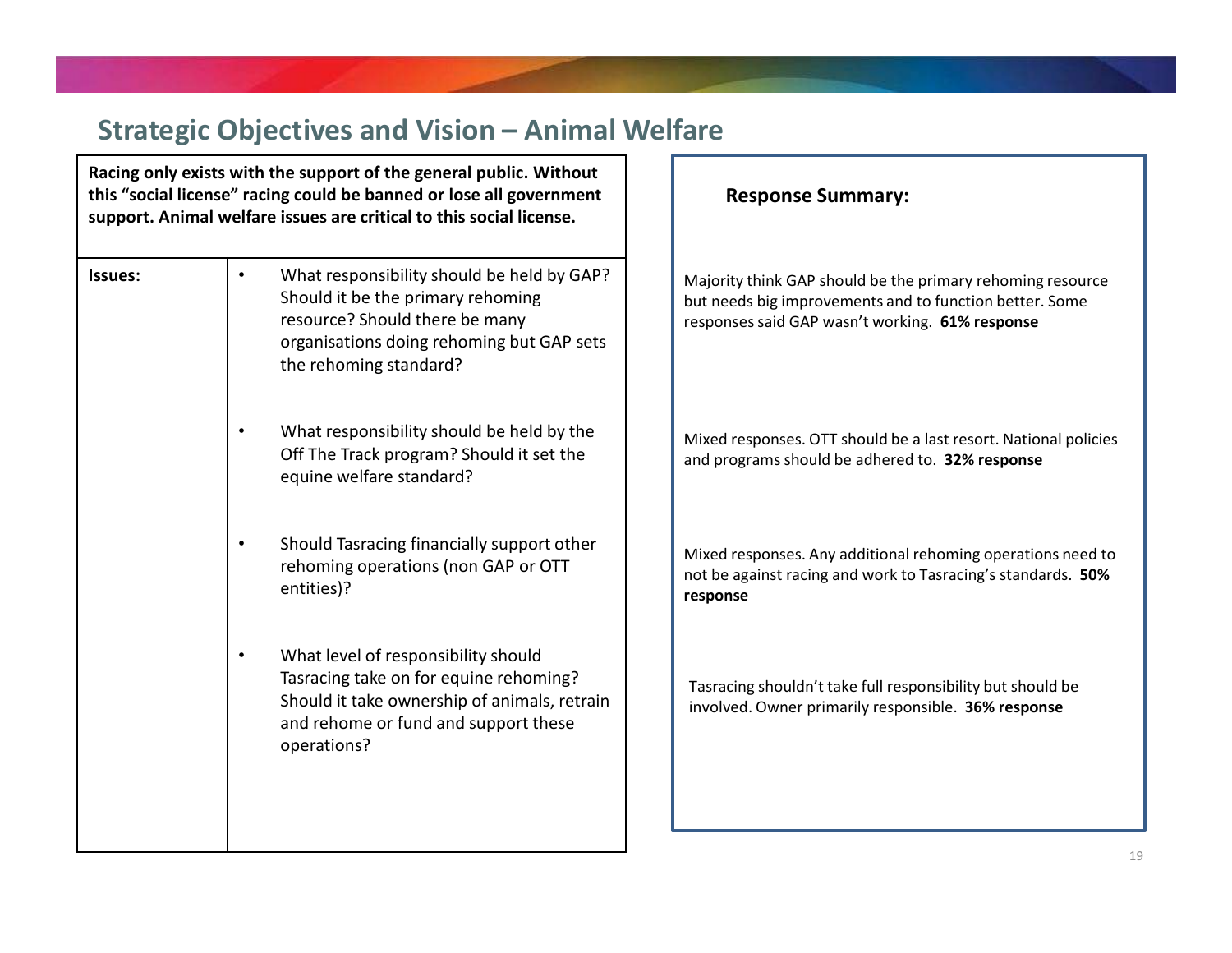|                |           | <b>Strategic Objectives and Vision - Animal Welfare</b><br>Racing only exists with the support of the general public. Without                                                                                                   |                                                                                                                                                                                           |  |
|----------------|-----------|---------------------------------------------------------------------------------------------------------------------------------------------------------------------------------------------------------------------------------|-------------------------------------------------------------------------------------------------------------------------------------------------------------------------------------------|--|
|                |           | this "social license" racing could be banned or lose all government<br>support. Animal welfare issues are critical to this social license.                                                                                      | <b>Response Summary:</b>                                                                                                                                                                  |  |
| <b>Issues:</b> | $\bullet$ | Should rehoming responsibility continue<br>after adoption? Should there be a follow up<br>for greyhound and equine to keep track of<br>animals 6 to 12 months after rehoming?<br>Should it continue for the life of the animal? | Majority leaning to rehoming responsibilities continuing after<br>adoption. This shouldn't have to continue for the life of the<br>animal but at least the next 6-12 months. 61% response |  |
|                |           | Should Tasracing allocate funding to<br>develop a retraining program?                                                                                                                                                           | Mixed responses. Needs to be done correctly with the right<br>people employed. 61% response                                                                                               |  |
|                | $\bullet$ | Should Tasracing allocate funding to<br>develop retirement facilities for equines?                                                                                                                                              | Overwhelming response was No. 39% response                                                                                                                                                |  |
|                | $\bullet$ | What level of responsibility, if any, rests<br>with breeders for equine and greyhound<br>welfare?                                                                                                                               | Overwhelming response was the responsibility rests with<br>the owners. 57% response                                                                                                       |  |
|                |           |                                                                                                                                                                                                                                 |                                                                                                                                                                                           |  |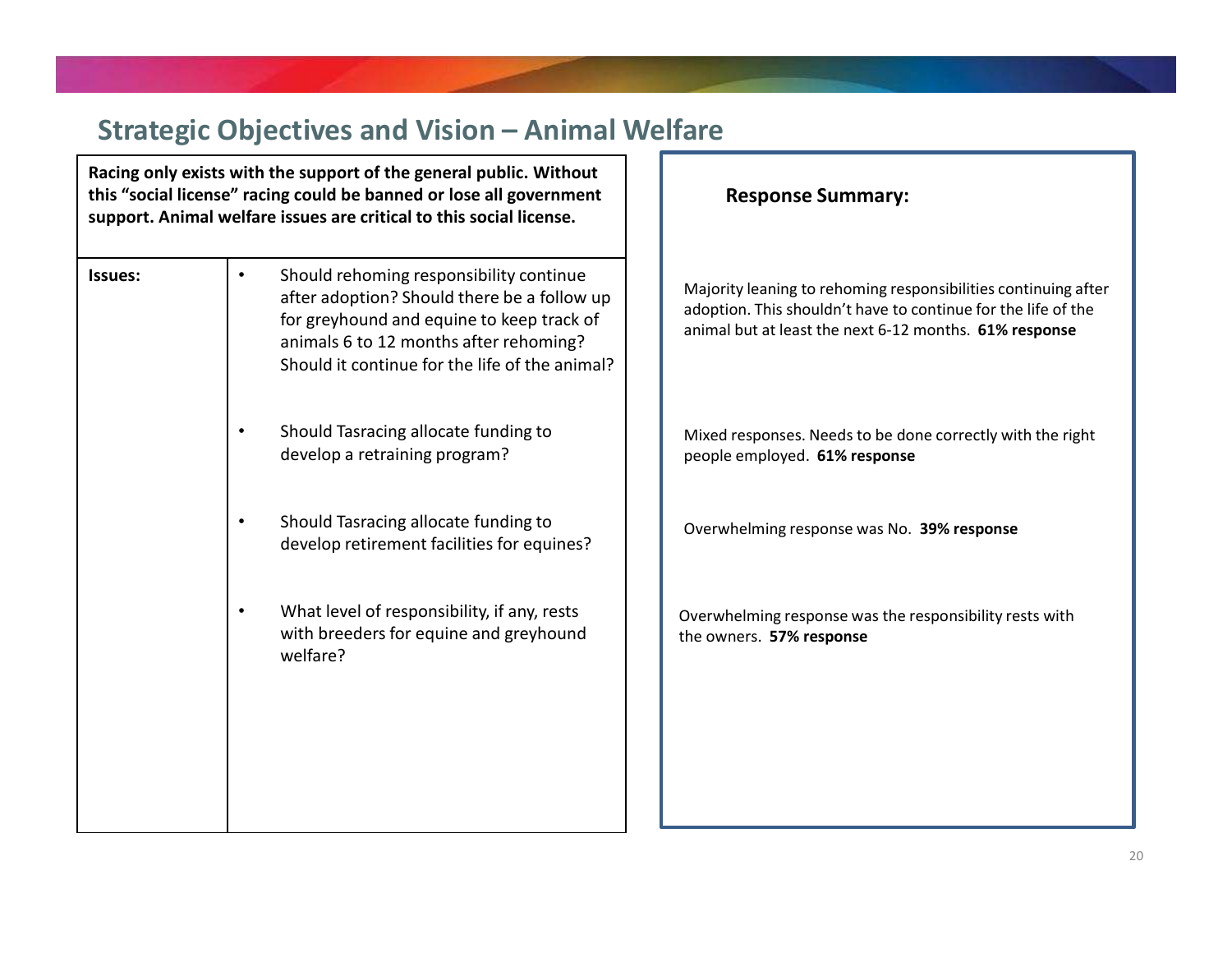|                | <b>Strategic Objectives and Vision - Breeding</b>                                                                                                                                                                                                                                                                                            |                                                                                                                                                                  |
|----------------|----------------------------------------------------------------------------------------------------------------------------------------------------------------------------------------------------------------------------------------------------------------------------------------------------------------------------------------------|------------------------------------------------------------------------------------------------------------------------------------------------------------------|
|                | The Tasmanian breeding industry provides an important source of<br>racing animals to support the local industry as well as generating<br>economic contributions to the state.                                                                                                                                                                | <b>Response Summary:</b>                                                                                                                                         |
| <b>Issues:</b> | What do you think is meant by "responsible<br>breeding"?                                                                                                                                                                                                                                                                                     | Breeding from quality stock. Breed stock that selling or racing<br>is realistic for. Not over breeding. Measure by the<br>requirement of new stock. 57% response |
|                | Recognising that locally bred animals are an<br>$\bullet$<br>important source of stock for local racing<br>while at the same time oversupply creates<br>significant welfare issues, do you have a<br>view on how many animals should be bred<br>locally for each code? Are current levels<br>acceptable? Would more or less be<br>preferred? | Increase in bonus but not reducing stakes. Incentive added<br>for breeding greyhounds. Improve GAP. Build on Tasbred<br>raceday. 61% response                    |
|                | Do you have any views on the<br>$\bullet$<br>appropriateness or not of the current<br>breeding incentives? What changes, if any,<br>would you recommend and why? Should<br>more or less stakes money be allocated to<br><b>Breeding incentives?</b>                                                                                          | Increase in bonus but not reducing stakes. Incentive added<br>for breeding greyhounds. Improve GAP. Build on Tasbred<br>raceday. 68% response                    |